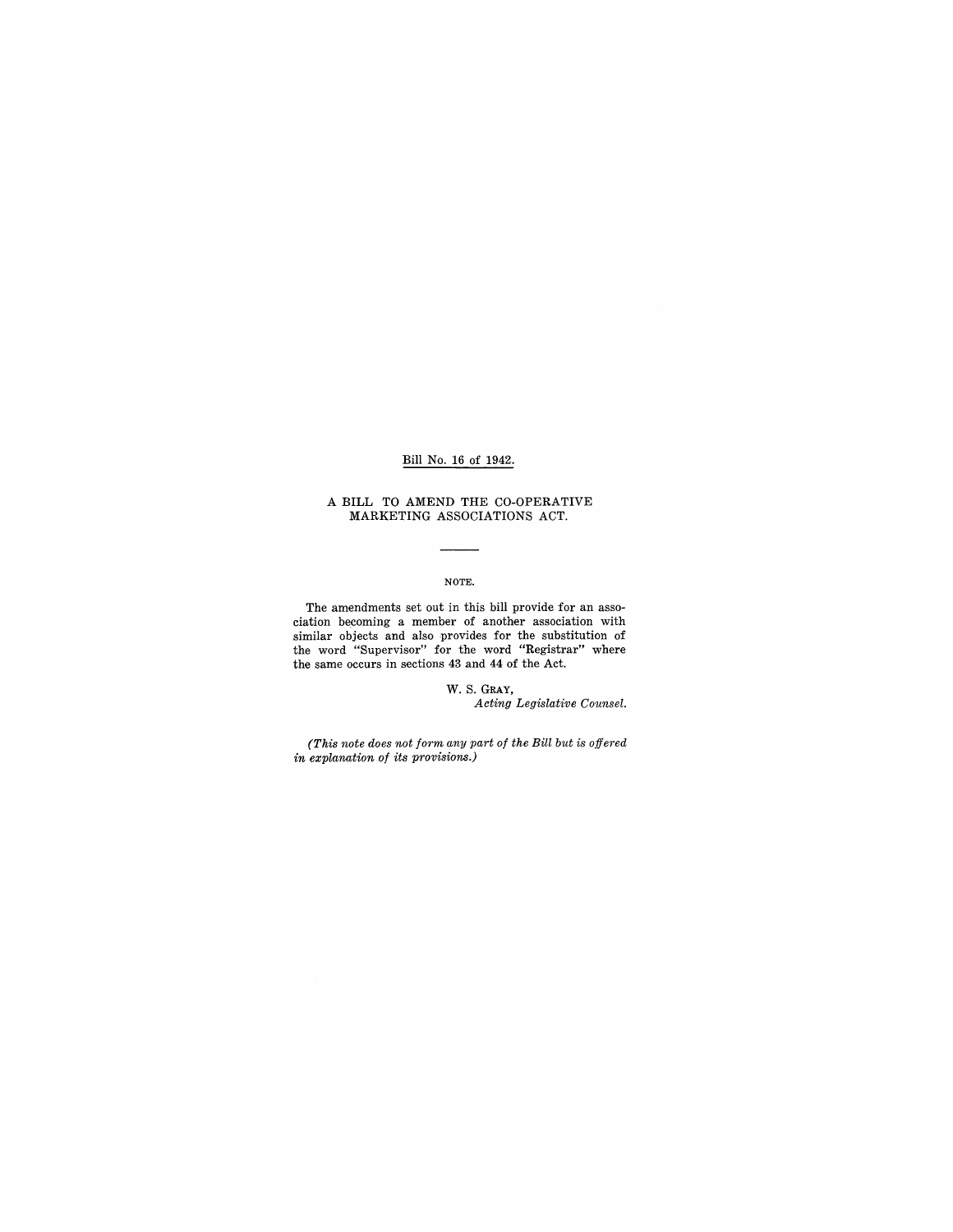# **BILL**

## No. **16** of 1942.

#### **An** Act to amend The Co-operative Marketing Associations Act.

#### *(Assented to* , 1942.)

**HIS** MAJESTY, by and with the advice and consent of the Legislative Assembly of the Province of Alberta, enacts as follows:

**1..** This Act may be cited as *"The Co-operative Marketing Associations Act Amendment Act, 1942."* 

2. The Co-operative Marketing Associations Act, being chapter 5 of the Statutes of Alberta, 1924, is hereby amended as to section 20 thereof by adding thereto the following new subsection.

"(4) Notwithstanding anything in this Act contained, any Association with the approval in writing of the Supervisor may admit to membership in the Association, any other Association or Associations having objects wholly o conditions as may be prescribed by the articles of association."

**3.** The said Act is further amended as to section 43 thereof by striking out the word "Registrar", wherever it occurs therein, and by substituting therefor the word "Supervisor".

**4.** The said Act is further amended as to section 44 thereof by striking out the word "Registrar", wherever it occurs therein, and by substituting therefor the word "Supervisor" .

**5.** This Act shall come into force on the day upon which it is assented to.